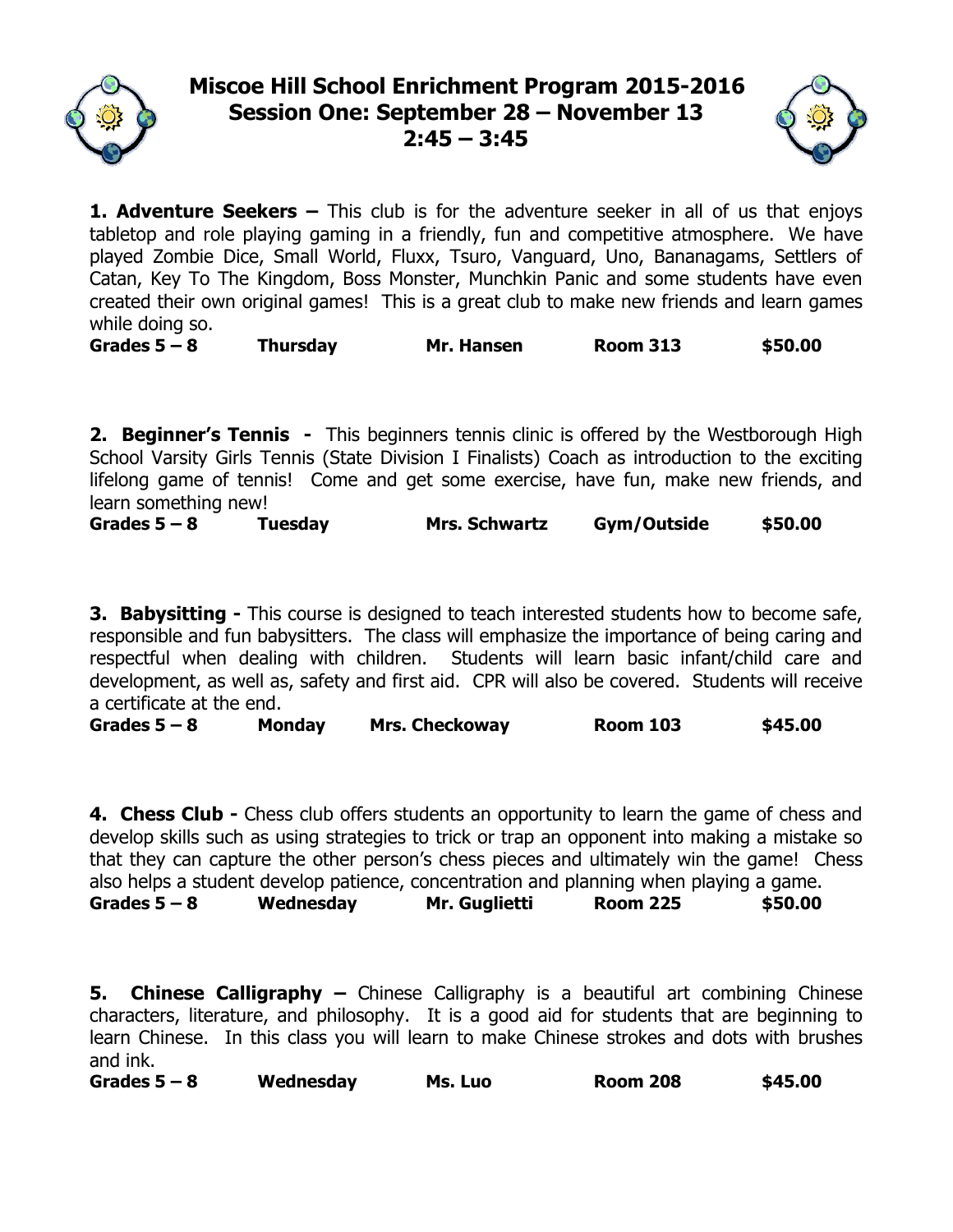**6. Craft class-** Are you sad summer is over? Let's embrace the fall! Here in craft class we will enjoy the cooler temperatures and look forward to autumn by making crafts using colorful leaves, pumpkins, and using all fall's colorful themes including apples, scarecrows, and Indian corn!

**Grades 5 – 8 Wednesday Mrs. Tinio Room 305 \$50.00**

**7. Crazy for Cupcakes: Halloween Edition!** - It's creepy, it's kooky, it's Halloween Cupcakes! In this special one-time only class, students will bring in one dozen of their favorite unfrosted cupcakes from home for some Spooktacular decorating! Using frosting and a variety of candies, we'll create some irresistible treats that will not only amaze your friends, but are perfect for Halloween! \*All participants **must** bring in one dozen unfrosted cupcakes the day of the class. (Cupcakes may be sent to room 234 that morning for safe keeping.)

## **Grades 5-8 Thursday, October 29 th ONLY Miss Holloway Room 234 \$16.00 2:45 – 4:15 (90 minutes)**

**8. Flat Clay! What Did You Say? -** This clay class will focus on all the amazing possibilities of "flat clay". We will use clay slabs to make projects including ornaments, bowls, plaques, mugs, and containers. We will glaze the clay and fire it in our kiln for fabulous finished products. This class is open to all students, no clay experience necessary! **Grades 5 –8 Tuesday Mrs. Gentili Room 317 \$50.00**

**9. Science Club –** If you love all things science or STEM then this club is for you! Possible activities include engineering and building structures, chemistry labs, forensic mysteries, and even dissection classes! Science Club will be offered every session of enrichment, so it is more like a year-long club. New and returning members are always welcome! Come and join the fun and make some new friends along the way!

**Grades 5 – 8 Tuesday Miss Holloway Room 234 \$50.00**

**10. Wake Up and Walk** - Get the blood flowing and start your day off with a walk with friends! See if you can beat your previous days' steps. Then end your walk with a light breakfast snack and conversation with friends. SO LET'S GET YOUR BLOOD FLOWING!

**Grades 5 – 8 Tues. & Thurs.\* Ms. Scanlon & Ms. Russell Room 421 \$50.00ea 7:10 – 8:10 AM**

\*This class is offered on both Tuesday and Thursday. Students may sign up for one or both days.